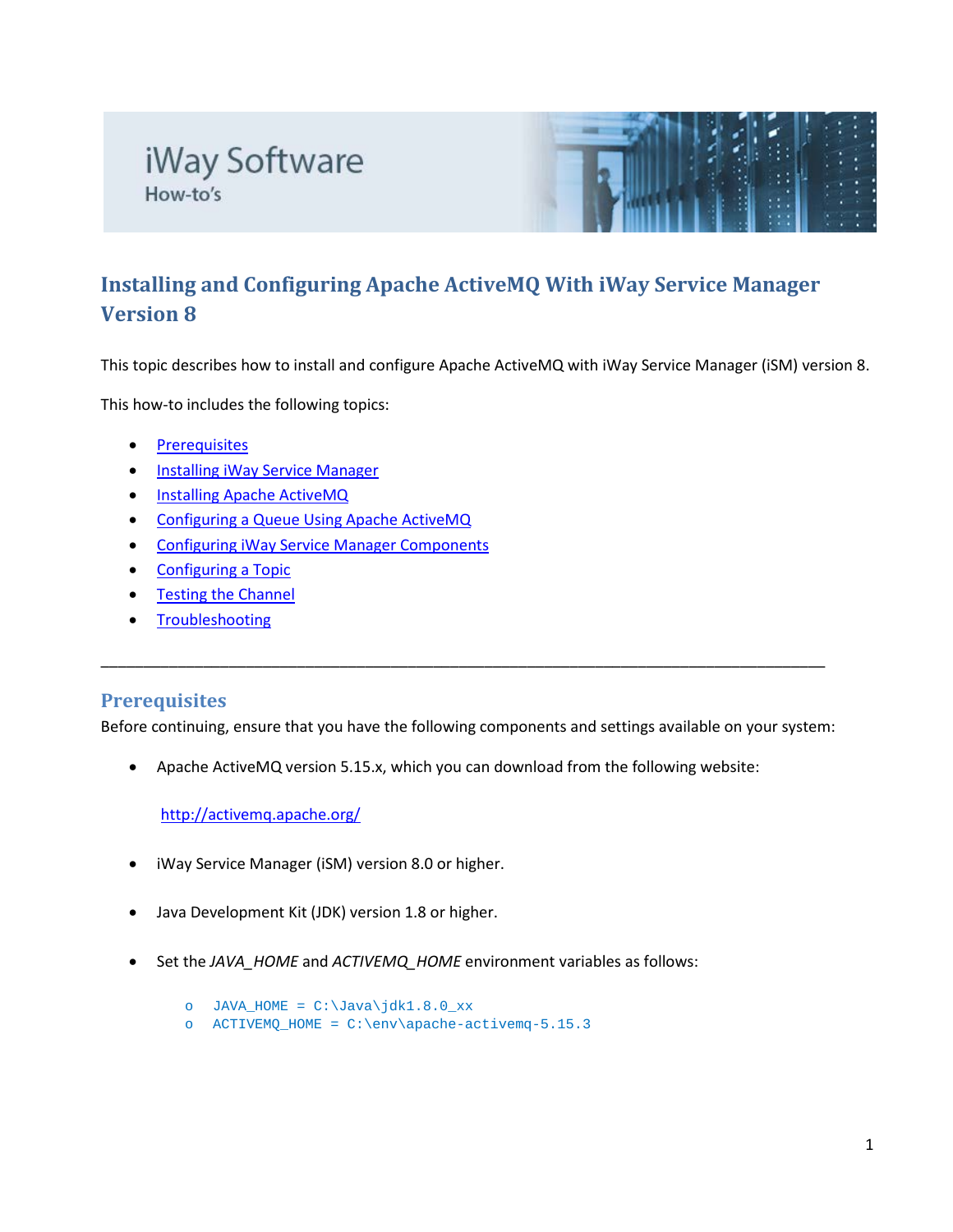### <span id="page-1-0"></span>**Installing iWay Service Manager**

Before continuing, iWay Service Manager (iSM) version 8.0 or higher must already be installed with support for Apache ActiveMQ. For more information on installing iSM, see the *iWay Installation and Configuration Guide*.

#### <span id="page-1-1"></span>**Installing Apache ActiveMQ**

To install Apache ActiveMQ on your system:

1. Extract the Apache ActiveMQ files to a directory on your system. For example:

C:\env\apache\_activemq-5.15.3

2. Copy the *activemq-all-5.xx-.jar* file from C:\env\apache\_activemq-5.15.3 and paste this file into the iWay classpath (*iway\_home*\lib) directory. For example:

#### C:\iway8\lib

3. Open a command prompt window, navigate to the *activemq\_home*\bin directory and type the *activemq start* command. For example:

C:\env\apache-activemq-5.15.3\bin>**activemq start**

4. Press *Enter*.

You should see a startup sequence that is similar to the following:

```
INFO | Apache ActiveMQ 5.13-SNAPSHOT (localhost, ID:INFORMA-PNUJOK8-57364-14399
17421865-0:1) started
INFO | For help or more information please see: http://activemq.apache.org
INFO | ActiveMQ WebConsole available at http://0.0.0.0:8161/
```
**Note:** You may see other log information surrounding these lines, which is normal.

#### <span id="page-1-2"></span>**Configuring a Queue Using Apache ActiveMQ**

To configure a queue using Apache ActiveMQ:

1. Navigate to the Apache ActiveMQ web console by entering the following URL in your browser:

http://localhost:8161

2. Select *Manage ActiveMQ broker*.

If you are prompted, enter the following user credentials:

- User name: *admin*
- Password: *admin*
- 3. Click *Queues* in the menu bar, as shown in the following image.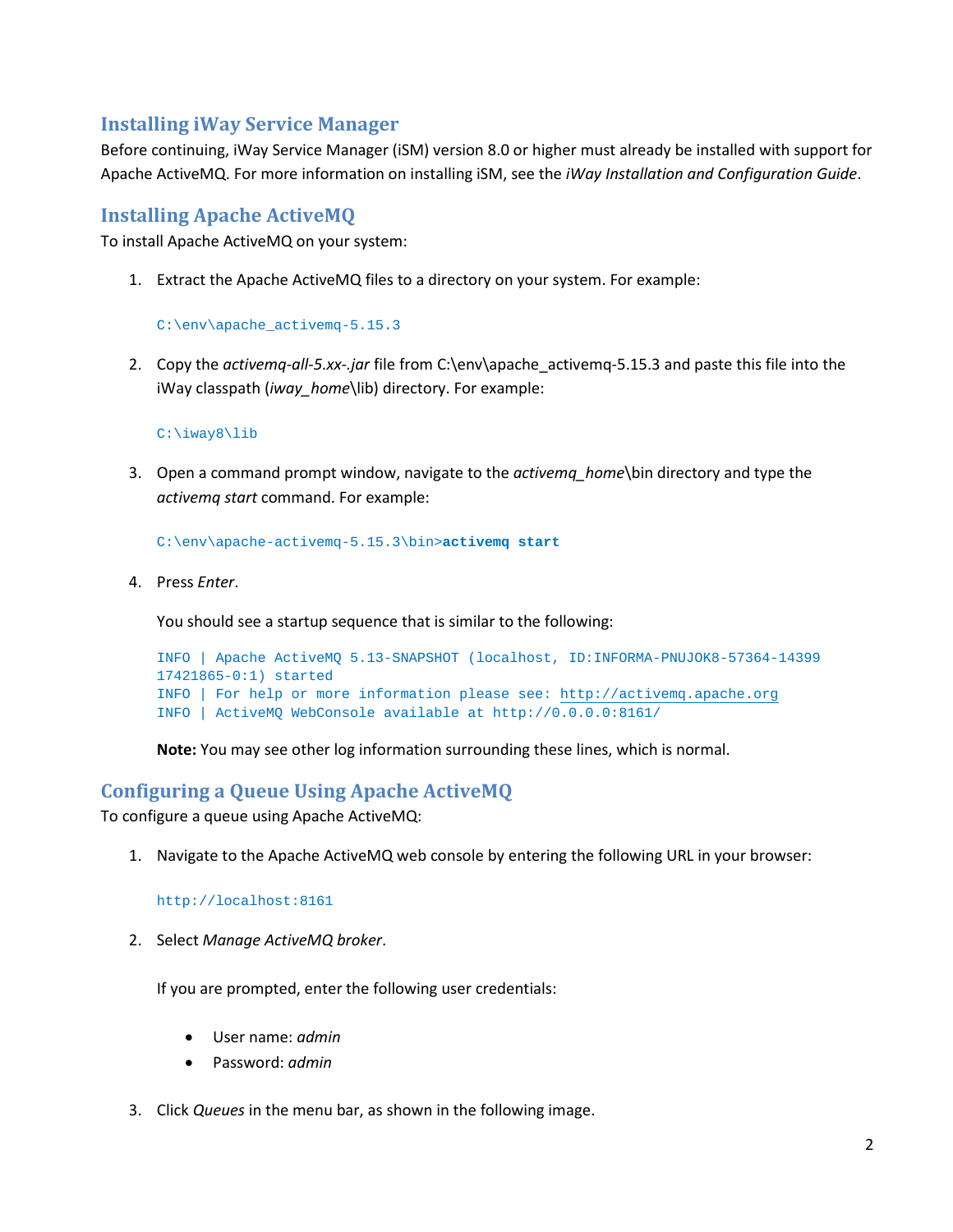

- 4. In the Queue Name field, type *MyQueue* and then click *Create*.
- 5. Repeat the previous step to create the following additional queues:
	- replyto
	- pend
	- out

#### <span id="page-2-0"></span>**Configuring iWay Service Manager Components**

To configure the required iWay Service Manager (iSM) components:

1. Navigate to the iSM Administration Console by entering the following URL in your browser:

#### http://localhost:9999

- 2. Create a new *Java Message Service (jmsq)* listener and specify the following values for the configuration parameters:
	- Name: **ActiveMQ\_listener**
	- Connection: **connectionFactory**
	- JNDI Factory: **org.apache.activemq.jndi.ActiveMQInitialContextFactory**
	- JNDI URL: **tcp://localhost:61616**
	- Receiver Name: **MyQueue**
	- Default Reply: **replyto**
	- Userid: **admin**
	- Password: **admin**
	- JMSReply To: **out**
	- Pending Queue: **pend**
	- Input Format: **json** (or as appropriate)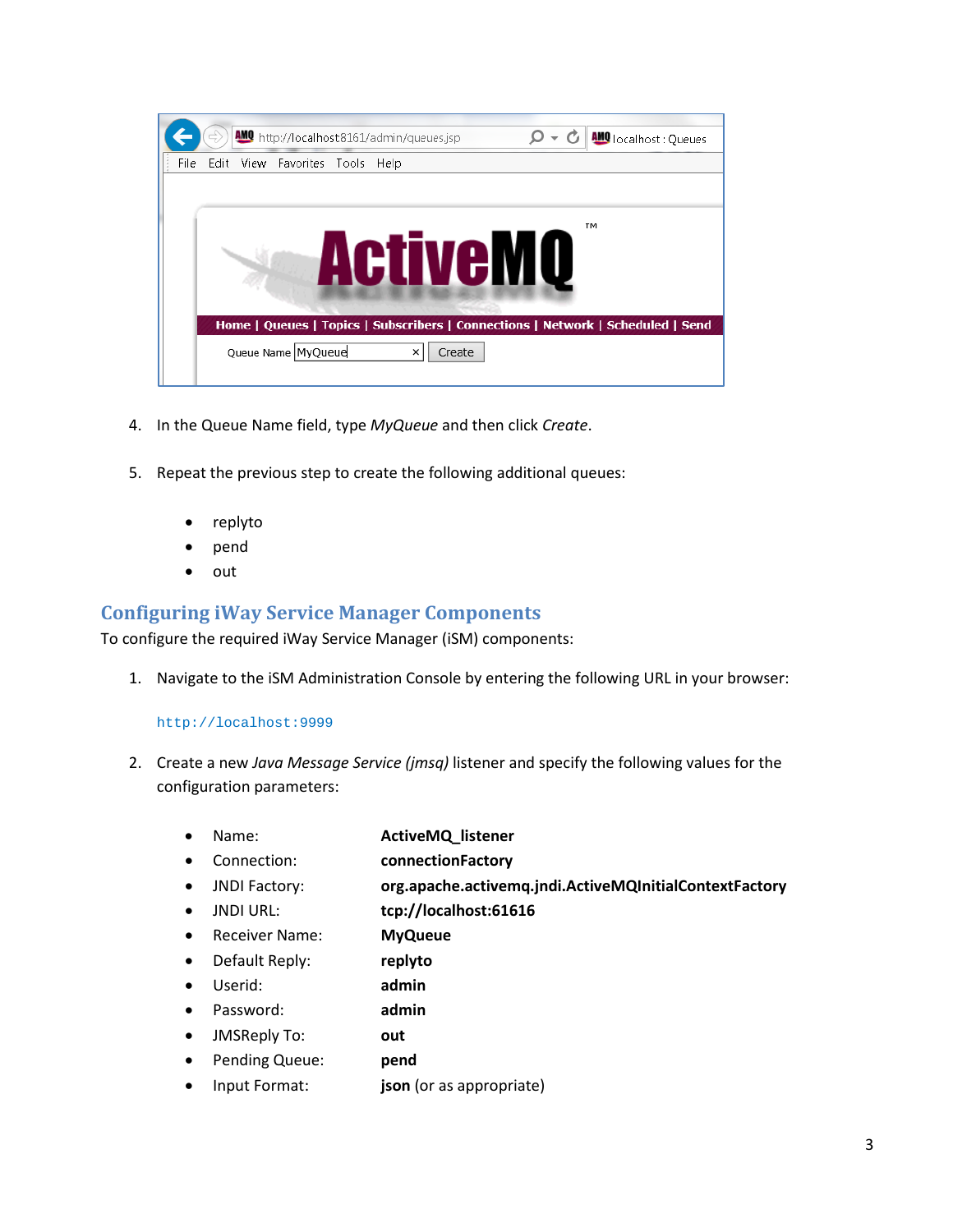**Note:** Leave default values for all of the remaining parameters.

3. Create a new *File* emitter, as shown in the following image.

| <b>iWay Service Manager</b>   |                                                 | base<br>$\overline{\phantom{a}}$<br><b>Management</b>                                                             |  |  |
|-------------------------------|-------------------------------------------------|-------------------------------------------------------------------------------------------------------------------|--|--|
| <b>Server</b><br>Registry     | <b>Deployments</b><br>Tools                     | Lice<br><b>Restart</b>                                                                                            |  |  |
| <b>Conduits</b><br>Channels   | <b>Emitters</b><br>are defined in the registry. | Emitters are protocol handlers, that drive the output of a channel to a configured endpoint. Listed below are ref |  |  |
| Inlets<br>Select emitter type |                                                 |                                                                                                                   |  |  |
| Outlets<br>Type *             |                                                 | Type of the new emitter                                                                                           |  |  |
| Routes                        |                                                 |                                                                                                                   |  |  |
| <b>Transformers</b>           |                                                 | Select a type<br>▼                                                                                                |  |  |
| Processes                     | $<<$ Back<br>Next                               | Select a type<br>AQ<br>AS1                                                                                        |  |  |
| <b>Components</b>             |                                                 | AS <sub>2</sub><br>AS2 [nonblocking]                                                                              |  |  |
| Adapters                      |                                                 | CS <sub>3</sub><br>Email                                                                                          |  |  |
| Decryptors                    |                                                 | <b>File</b>                                                                                                       |  |  |
| Ebix                          |                                                 | FTP[S] Client (Clear text or SSL FTP Clients)<br>FTP[S] Client (Deprecated FTP Clients)                           |  |  |
| <b>Emitters</b>               |                                                 | HTTP 1.0 [deprecated]                                                                                             |  |  |
| Encryptors                    |                                                 | HTTP 1.1 [nonblocking] (nhttp)<br><b>Internal Queue</b>                                                           |  |  |

- 4. Click *Next* to continue.
- 5. Type the following path in the Destination field:

c:\tmp\ActiveMQ\_\*.txt

- 6. Click *Next*.
- 7. Type *ActiveMQ\_emitter\_file* in the Name field.
- 8. Click *Finish*.
- 9. Create a new channel called *ActiveMQ\_channel* and associate the following components (artifacts):
	- a. Add *ActiveMQ\_listener* to *ActiveMQ\_inlet*.
	- b. Add the *Move* route to *ActiveMQ\_route* (ignore if you are already using the Move route).
	- c. Add *ActiveMQ\_emitter\_file* to *ActiveMQ\_outlet*.
- 10. Build the channel (ActiveMQ\_channel).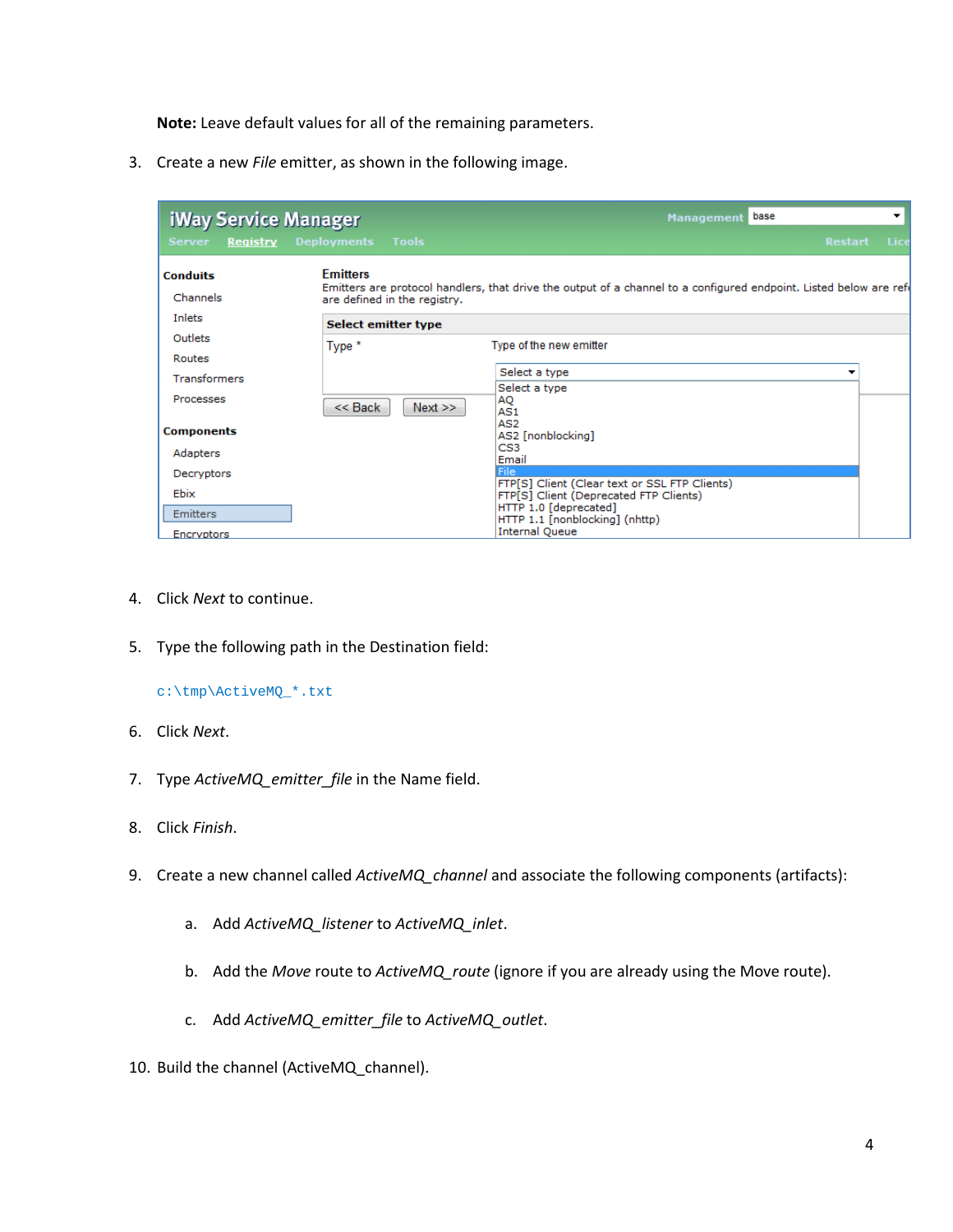11. Use the *jndi.properties* file shown below.

```
# START SNIPPET: jndi
java.naming.factory.initial =
org.apache.activemq.jndi.ActiveMQInitialContextFactory
# use the following property to configure the default connector
java.naming.provider.url = tcp://localhost:61616
# use the following property to specify the JNDI name the connection factory
# should appear as.
connectionFactoryNames = QueueCF, connectionFactory, queueConnectionFactory, 
topicConnectionFactry
# register some queues in JNDI using the form
# queue.[jndiName] = [physicalName]
queue.MyQueue = MyQueue
queue.reply = reply
queue.out = out
queue.pend = pend
queue.in = in
# register some topics in JNDI using the form
# topic.[jndiName] = [physicalName]
topic.MyTopic = ActiveMQ.Advisory.Consumer.Queue.in
# END SNIPPET: jndi
```
a. The *jndi.properties* file must exist in the iWay Integration Application (iIA) working directory. For the BASE configuration in iSM, the *jndi.properties* file should be located in the following directory:

*iway\_home*\config\base

- b. If the file is not available in this location, you will receive a Java error indicating *name not found* during channel start up.
- 12. Restart iSM.
- 13. Deploy and start the channel (ActiveMQ\_channel).

#### <span id="page-4-0"></span>**Configuring a Topic**

To configure a topic:

1. Edit the following line in your *jndi.properties* file to match your ActiveMQ topic name:

*topic.MyTopic* = ActiveMQ.Advisory.Consumer.Queue.in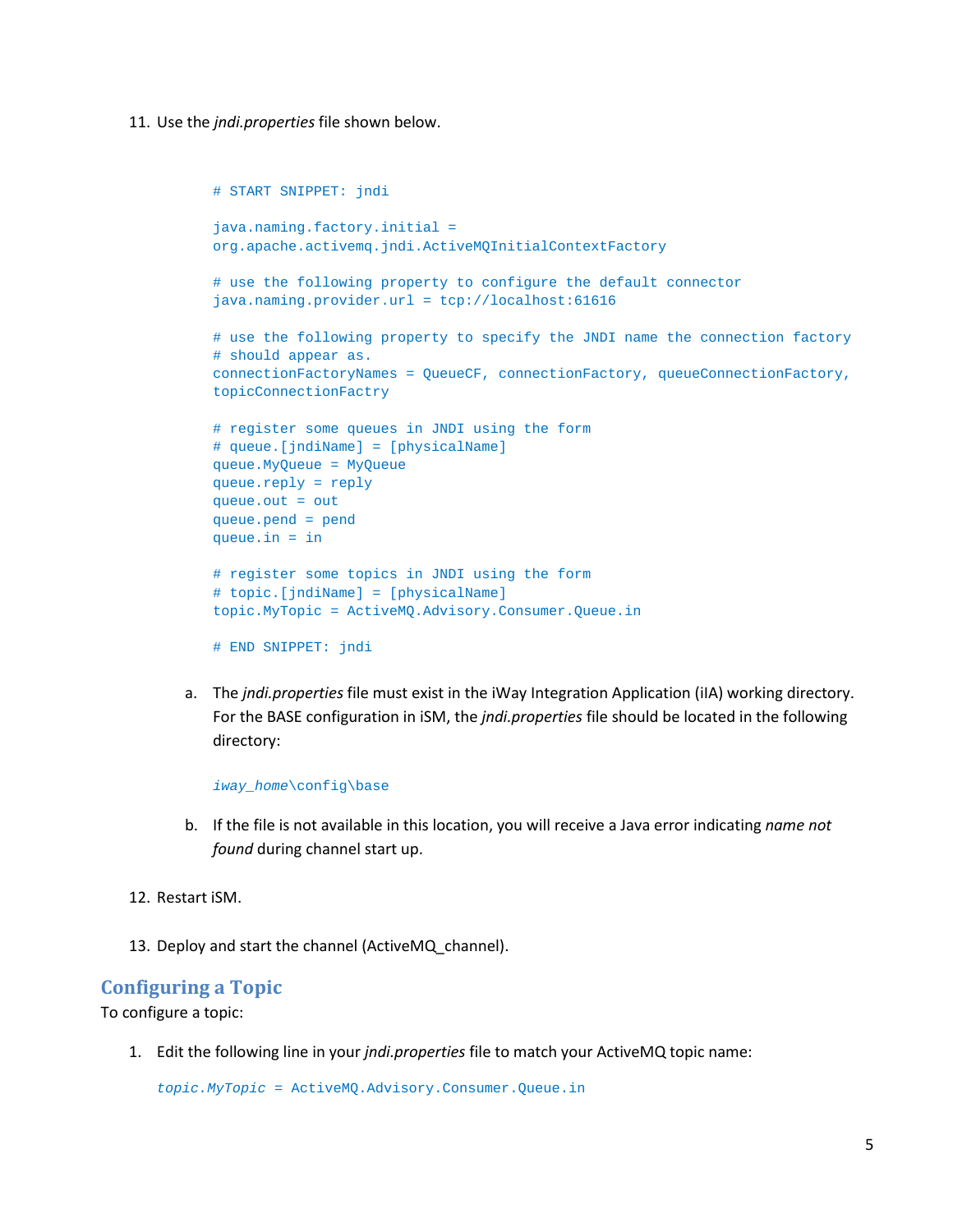The topic name must be the same name that you are using in the channel.

- 2. Specify the following values for your channel, under MAIN:
	- Connection Factory: **topicConnectionFactory**
	- Receiver Name: **(Use the topic name found in the jndi.properties file)**
	- Message Type: **topic**
- 3. Specify the following value for your channel, under OTHER:
	- Input Format: **json**
- 4. Click *Save* to save your changes.
- 5. Click *Run As* and then select *Application Deployment*.
- 6. Restart iSM.

#### <span id="page-5-0"></span>**Testing the Channel**

To test your channel (ActiveMQ\_channel) that you configured, you must PUT a message on the Receiver queue.

1. Navigate to the Apache ActiveMQ web console by entering the following URL in your browser:

http://localhost:8161

2. Click *Send* in the menu bar.

The Send a JMS Message page opens, as shown in the following image.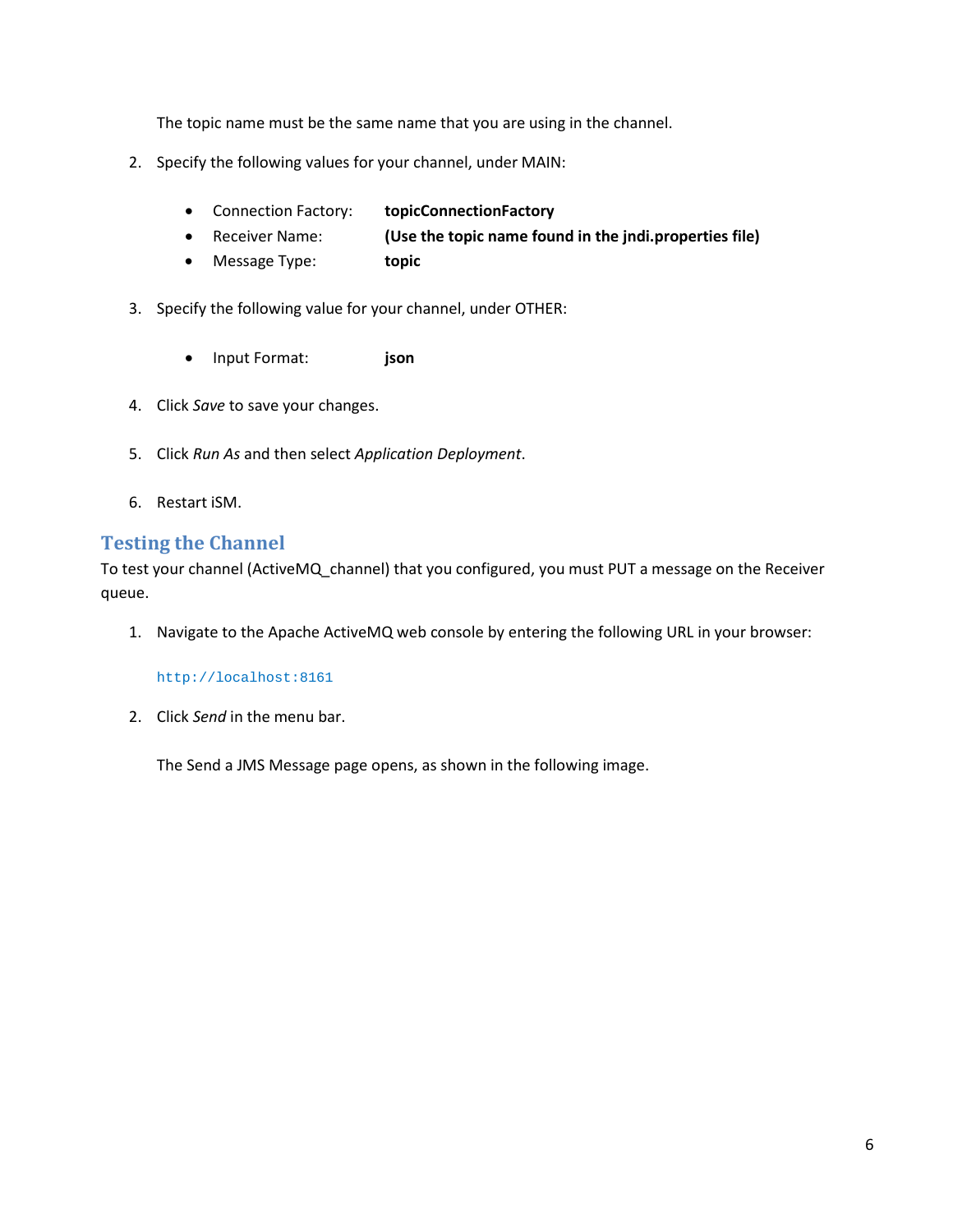|      |                                                    | AMO http://localhost:8161/admin/send.jsp |                 | - م<br>G<br><b>AMO</b> localhost: Send Messages                                       | $\times$           |  |  |  |
|------|----------------------------------------------------|------------------------------------------|-----------------|---------------------------------------------------------------------------------------|--------------------|--|--|--|
| File |                                                    | Edit View Favorites Tools Help           |                 |                                                                                       |                    |  |  |  |
|      |                                                    |                                          | <b>ActiveMQ</b> | TM<br>Home   Queues   Topics   Subscribers   Connections   Network   Scheduled   Send |                    |  |  |  |
|      | <b>Send a JMS Message</b><br><b>Message Header</b> |                                          |                 |                                                                                       |                    |  |  |  |
|      |                                                    | Destination                              | MyQueue         | Queue or Topic                                                                        | Queue $\vee$       |  |  |  |
|      |                                                    | Correlation ID                           |                 | Persistent Delivery                                                                   |                    |  |  |  |
|      |                                                    | Reply To                                 |                 | Priority                                                                              |                    |  |  |  |
|      |                                                    | Type                                     |                 | Time to live                                                                          |                    |  |  |  |
|      |                                                    | Message Group                            |                 | Message Group Sequence Number                                                         |                    |  |  |  |
|      |                                                    | delay(ms)                                |                 | Time(ms) to wait before scheduling again                                              |                    |  |  |  |
|      |                                                    | Number of repeats                        |                 | Use a CRON string for scheduling                                                      |                    |  |  |  |
|      |                                                    | Number of messages to send               | 1               | Header to store the counter                                                           | JMSXMessageCounter |  |  |  |
|      | Reset<br>Send                                      |                                          |                 |                                                                                       |                    |  |  |  |
|      |                                                    | Message body                             |                 |                                                                                       |                    |  |  |  |
|      | <test>MessageSuccessfullySent</test>               |                                          |                 |                                                                                       |                    |  |  |  |

- 3. In the Destination field, type *MyQueue*.
- 4. In the Message body area, enter the following:

<test>MessageSuccessfullySent</test>

5. Click *Send*.

You will now have one message in the queue that is named *MyQueue*.

6. Start the channel (ActiveMQ\_channel) that you previously configured.

The message is consumed and placed in the following directory:

<span id="page-6-0"></span>c:\tmp